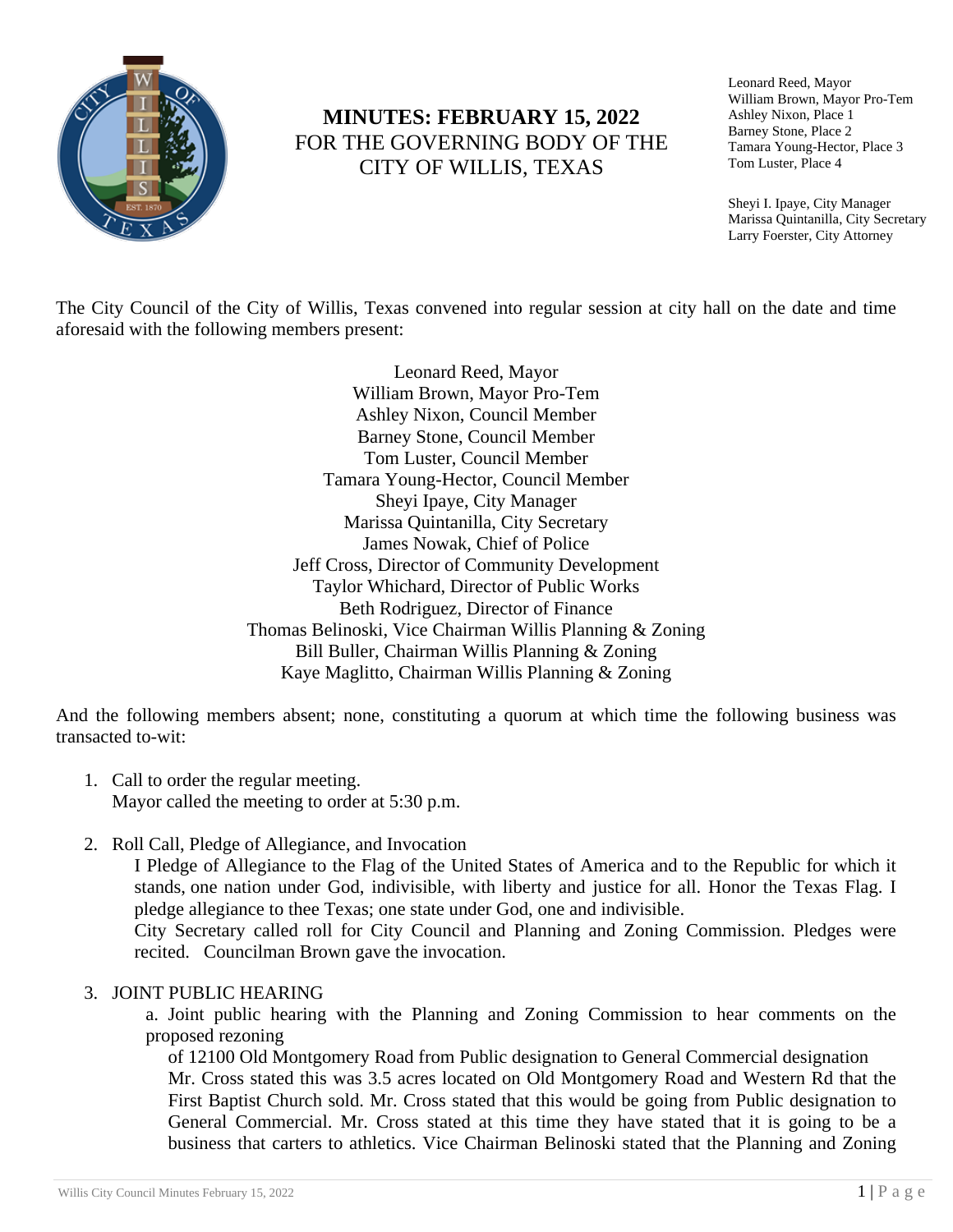Board has looked at this and this would put the property back on the tax roll and they recommended approval. No comments from the public. Mayor closed the public hearing.

### 4. CITIZENS INQUIRY

a. Public Comments

Mayor Reed stated several public comment cards when turned in and explained the procedure for public comments to the public. Mayor called Terry Bordonaro of 707  $\frac{1}{2}$  West Montgomery. Ms. Bordonaro spoke about receiving a letter from the City improving the street and putting sidewalks down. Ms. Bordonaro stated she understood she does not own the easement, but they have been parking on it for over 40 years, and this will cause a bid detriment to her business. Ms. Bordonaro stated she if an alternative route could be developed.

William Buller of 705 South Campbell, spoke about the food truck ordinance and how it would affect the people that have invested money in the businesses. Mr. Buller stated that these trucks that are on business property are not paying sales tax.

Darlene McKinnon of 215 Rose Cum Court, Willis Texas 77318, Woodland Hills. Ms. McKinnon expressed her concerns and support for the food trucks. Ms. McKinnon stated they were small business owners who do not have a lot of capital to invest in brick and mortar. She stated food trucks were a stepping point to get to this point. Ms. McKinnon stated it has nothing to do with hurting the site-built restaurants. She stated people had a choice to go to restaurants or food trucks.

Rebecca McHenry of 105 Buttonwood Court, Willis Texas 77318, Woodland Hills. Ms. McHenry stated that her and her husband are both veterans and decided to put down roots here. Ms. McHenry spoke about watching her friend achieve the dream of getting her food truck up and running, and to imply that she is lessor because she is not a brick and mortar is sad. Ms. McHenry stated that yes, she could go to McDonalds, or Starbucks for coffee but she chooses not to and she would like to keep that choice.

Jose Salinas of 9622 Cypress Drive, Willis Texas 77318. Mr. Salinas spoke about the new ordinance being consider for food trucks and being able to only operate for six hours and having to remove the units from location when not in operation. Mr. Salinas also spoke about not being able to use banners, flag, illuminations. Mr. Salinas stated that other businesses were allowed.

Eric Aceves of 5755 W Rayford Rd, Spring Texas. Mr. Aceves spoke about the concern that food trucks are taking business away from brick-and-mortar places and business that are not mobile food units. Mr. Aceves stated that they are getting their hours limited to six hours per day in order to benefit those restaurants and infrastructure. Mr. Aceves also mentioned not being able to use banners, flags or other advertisement but are allowed by other businesses. Mr. Aceves stated they are being treated unfairly and discriminated against.

Melissa Jones of 7156 Clearwater Drive, Willis Texas 77318. Ms. Jones stated they are paying taxes; they are permitted and must follow a lot to the same ordinances and rules that the brickand-mortar places do. Ms. Jones stated they must build their trailers to code and must be permitted by the county health department as well. Ms. Jones stated that she also pays permit fees to the City every 90 days. Ms. Jones stated that they must go to class and be permitted to be a food manager and have tax ID numbers. Ms. Jones spoke about the requirements of having to move the food truck when not in operation. Ms. Jones stated she did not understand if she is on private property why it must be moved if the owner of the property is ok with food truck being there. Ms. Jones also commented on section c of the proposed ordinance which states having to be 1000 feet away from a school public or private. Ms. Jones states this is in the current ordinance but includes only when school is in session. The proposed ordinance does not and is confused because on Saturdays and Sundays when there is no school does not understand why it can not be opened. Ms. Jones also commented on no flags or banners being proposed in the new ordinance.

Donna McCann of 9700 FM 1097 West, Willis Texas 77318. Ms. McCann stated she was an eight-year resident of Willis. Ms. McCann stated she was supporting the Food Trucks as a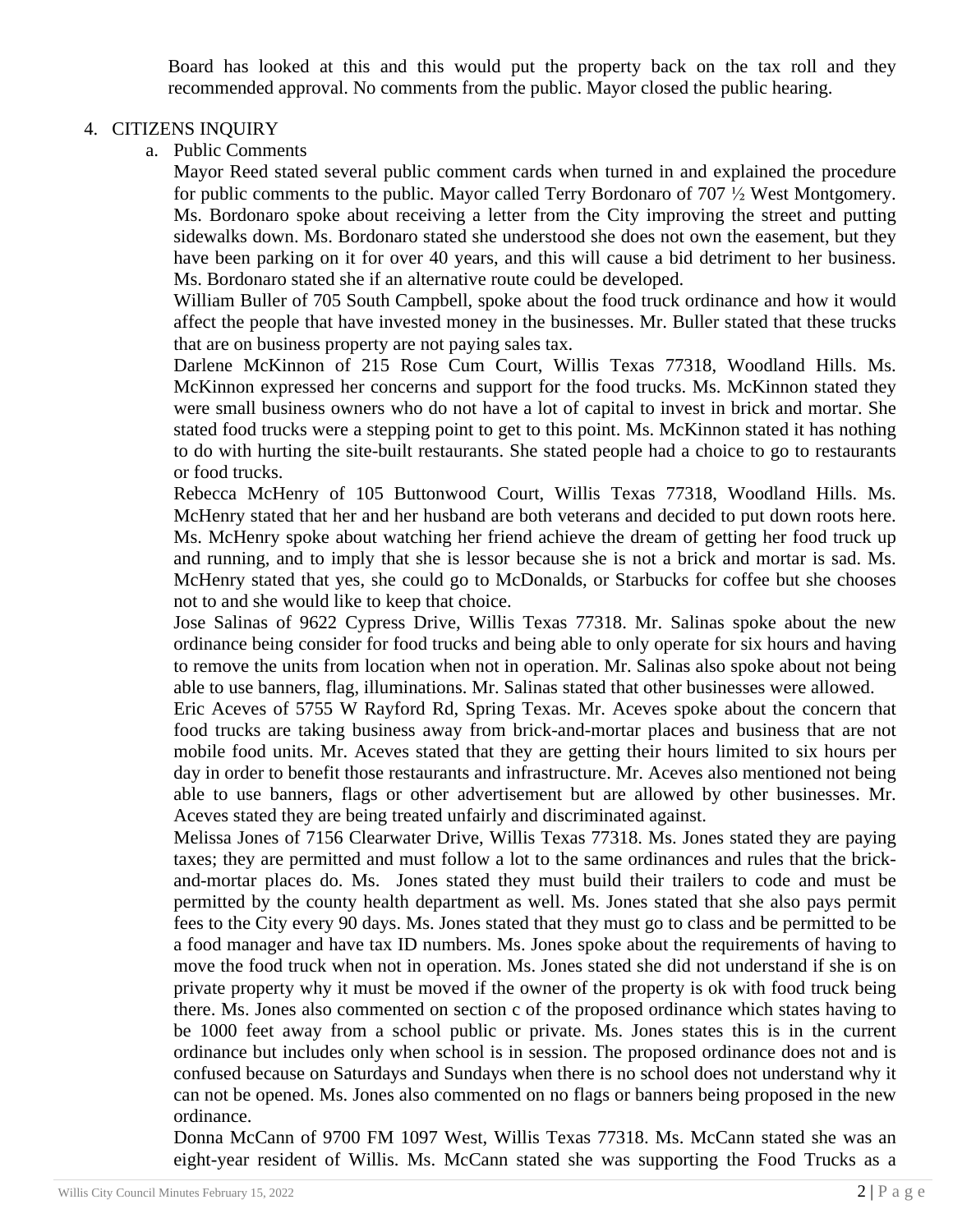consumer and as a future Food Truck owner. Ms. Mcann wanted to remind the Council that small towns such as Willis were built on the back of mom-and-pop shops, not big city developments. Ms. McCann stated she would like for Council to form a committee to include residence, brick and mortar, and mobile food trucks to discuss the ordinance and how they affect mom and pop businesses.

Taylor Coibion of 1206 North San Jacinto St, Conroe Texas. Mr. Coibion stated he did not live in Willis or conducted his business in Willis. Mr. Coibion stated he did work alongside Conroe City Council along with the owner of Tasty Asian several other owners. Mr. Coibion stated he is familiar with working with the city, the community and is familiar with working alongside mayors and councils. Mr. Coibion stated he hopes that Council does not make a decision without taking into account the opinions of the business owners here in Willis.

- b. Presentation of Certificate of Recognition for Texas Law Enforcement Best Practices
	- Kevin Lunsford Police Chief of Huntsville, and a member of the Texas Police Chiefs Association (TPCA). Mr. Lunsford stated the TPCA is made up of over 1500 Law Enforcement Executives throughout the state who are dedicated to improving the delivery of police services that is the goal, and Willis Police Department has been striving very hard to do that and be recognized for their efforts. Mr. Lunsford stated he was presenting the Willis Police Department and Chief Nowak with a certificate of recognition and accreditation for achieving compliance with Texas law enforcement's best business practices. Mr. Lunsford stated this was an honor. Mr. Lunsford stated that being accredited, is essentially meeting a set of very complex and rigorous standards to prove that you are among the best and that you are complying with the rules and regulations and best practices throughout the state of Texas. Mr. Lunsford stated that this is not something that is required it is a voluntary program, but Chief Nowak stepped up and continue to show Council and the community what an excellent police force Willis has. Mr. Lunsford stated there are over 2700 police agencies in the state of Texas and Willis is the 183rd out of 2700 to achieve this honor. Mr. Lunsford presented Chief Nowak with certificate of achievement.

#### 5. CONSENT AGENDA

- a. Consider the minutes of the previous meeting: January 15, 2022, January 18, 2022, January 24, 2022
- b. Approval of Accounts Payable
- c. Approval of financial statements and tax collection reports
- d. Approval of Participating in the TEVA and ENDO Opioid Settlements
- e. Approval of Willis Police Department Policy 4.1 Hiring and Selection of Personnel
- f. Approval of Willis Police Department Policy 4.5 Uniforms, Appearance, and Equipment
- g. Approval of the 2021 Traffic Stop Data Report
- h. Approval of the 2021 Accident and Injury Report
- i. Approval of the 2021 Use of Force Report
- j. Approval of the 2021 Pursuit Report
	- Mayor stated that item 5e and 5f would be removed from the consent agenda and addressed after the consent agenda. Mayor asked for any questions or consent on the consent agenda with items 5e and 5f removed. None was received. Mayor and Council approved the consent agenda by unanimous consent. Mr. Ipaye stated he spoke with Chief Nowak and the concerning the hiring and selection of personnel. Mr. Ipaye stated they would be discussing more before brought to Council. Mayor asked for a motion to table. Motion was made by Councilman Stone and seconded by Councilwoman Young-Hector to table item 5e. Motion passed unanimously. Mr. Ipaye stated that item 5f has to do with uniform appearance and equipment. Mr. Ipaye stated the City is in the process of getting some equipment for some vehicles and go into further discussion regarding facial hair. Motion was made by Councilman Brown and seconded by Councilman Luster to table item 5f. Mayor asked for any further discussion. None was received. Motion passed unanimously.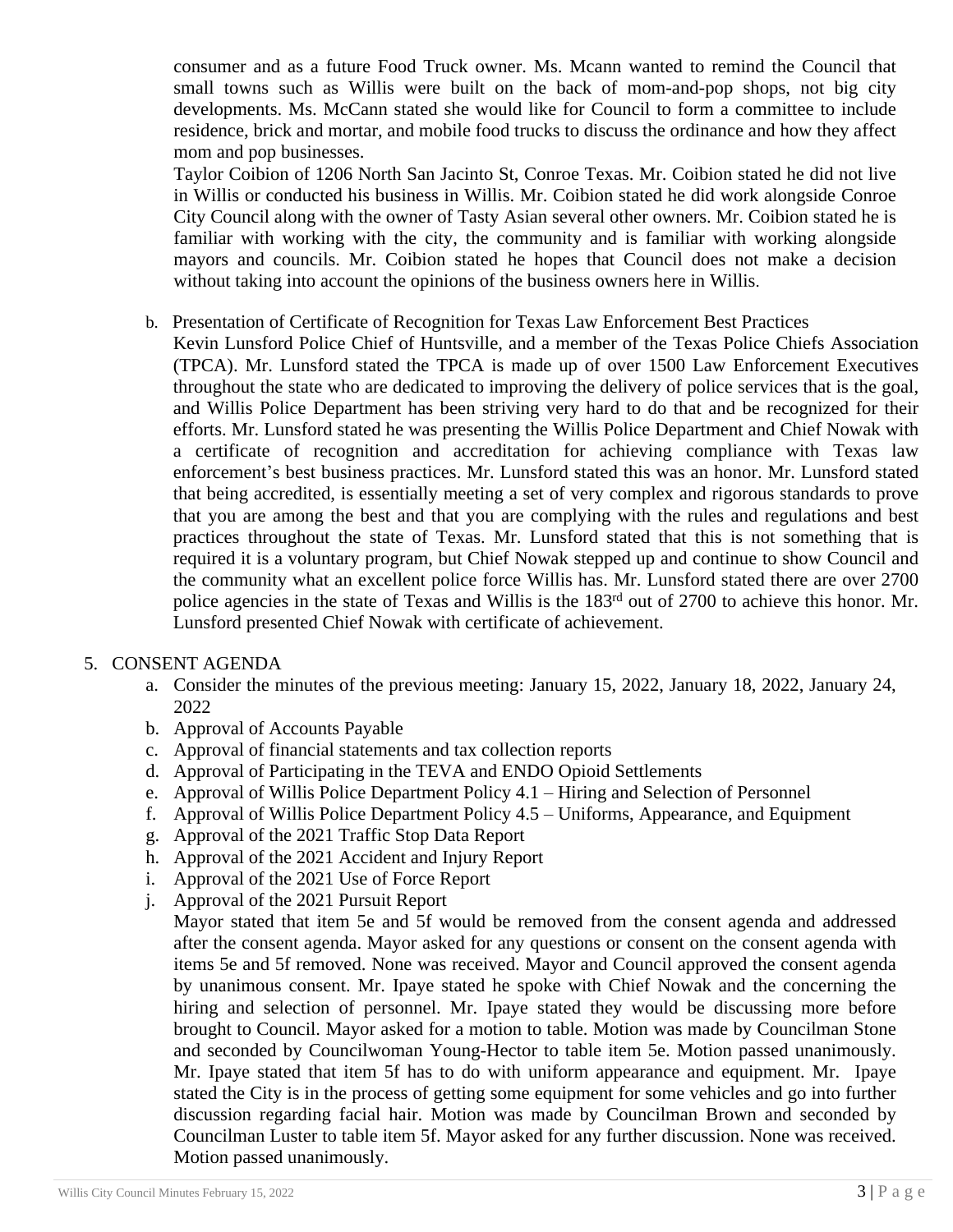## 6. ORDINANCE

First Reading

a. An ordinance by the City of Willis, Texas declining to approve the change in rates requested in Entergy Texas, Inc.'s Statement of Intent

Mayor Reed recused himself from item 6a due to conflict of interest.

Mayor Pro-Tem Brown read the caption. Mr. Ipaye stated that the City received information from Entergy, the electric company for the City and they are requesting an increase in the electrical rate. Mr. Ipaye stated Willis is a member of the consortium in Austin, and attorney is representing the City of Willis and other cities, and they are talking with the PUC Public Utility Commission in Austin. Mr. Ipaye stated that the idea is for Council to not approve the rate increase and the attorneys will work to get the same rate for all the cities belonging to the consortium. Mayor Pro-Tem stated this was a first reading no action was to be taken.

b. An ordinance of the City of Willis, Texas amending the provision of Title XI, "Business Regulations Chapter 111 of the Code of Ordinances, relating to the regulation of Mobile Food Units

Mayor stated this was just the first reading no action was to be taken. Mr. Cross briefed the Council on the proposed ordinance. Mr. Cross stated that mobile food units would still obtain their permits as they have in the past, there would be no changes to obtaining a permit, except the fact that they would have to provide a minimum of \$100,000 in general liability. Mr. Cross stated that reason for this is during investigations, it was found that a lot of the mobile food units have general liability on their vehicles, in questioning this, a lot of the insurance companies were saying that the trailer isn't covered if the vehicle isn't attached, and the design of it is intended to be if they're in motion, which they would not be. Mr. Cross stated that in residential areas they would be able to start half an hour after sunrise and they must end half an hour before sunset. Mr. Cross stated the next section covers the 9 am to 9 pm and they cannot stay on the same location when the unit is not operating. Mr. Cross stated that this one seemed to be one of the more effective ones that prevented competition with a lot of the brick-and-mortar locations. Mr. Cross stated that the intent was that the brick-and-mortar locations were complaining that the vehicles were always staying there, they are not buildings and should be mobile. Mr. Cross stated that during research that was found that in state law they are recommended to maintain mobility. Mr. Cross stated the next section talked about the 1000 feet from the school from 9 am to 5 pm. Mr. Cross stated that in the ordinances he looked at the 1000 feet from a school and the 9 am to 9 pm was in two cities that had that requirement that were very similar and was included to be compliant with the typical ordinance. Councilman Luster asked what the thinking was behind that, because it is in another ordinance, maybe it would work better if we did it differently. Mr. Cross stated that what he did was he interviewed all the locally owned restaurants and spoke with the mobile food units. Mr. Cross stated he made a list of pros and cons, and then he reviewed other established ordinances and contact those cities and see how it worked for them. If the City developed our own ordinance there is no track record. Mr. Cross stated the ordinance he chose were ones that had about a 90% success rate, and that was measured by their code enforcement people and how many times they had to address certain complaints. Councilman Luster asked about the 90% success for who. Mr. Cross stated for the city code enforcement. Councilman Luster stated he did not see the competition when the brick-and-mortar places don't open before nine or 10 o'clock in the morning and of these mobile food units open early and almost done by noon. Mr. Cross stated the City did have several of the local restaurants that are open, a lot of them being Hispanic with breakfast tacos and such. Councilman Brown stated that competition is coming, whether we like it or not, whether it is food, fast food, corporate, or mom and pop shop. Councilman Brown stated what he thinks Councilman Luster was asking is why does the City not do our own ordinance, instead of looking to other ordinances, look at ours and see what better fits the City of Willis. Mr. Cross stated that the current ordinance has one paragraph and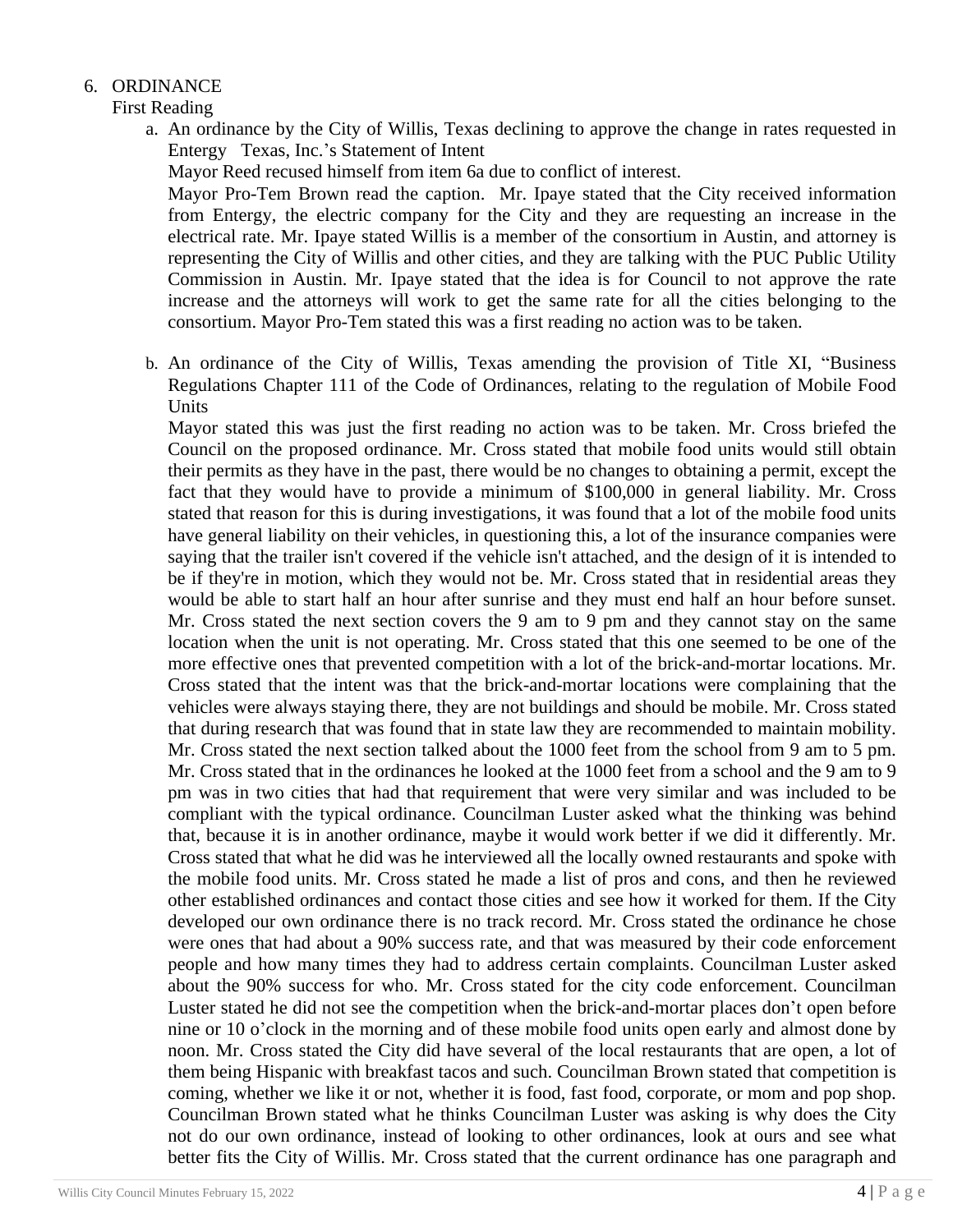that paragraph being so poorly written, he was asked by Council last month to put together an ordinance that can be looked at. Mr. Cross stated the next section is the six hours in the day. The next item was not blocking a fire lane. Mr. Cross stated the attention getting devices, one of the problems where they were putting illuminating signs out in other cities and plugging them in, and they are not UL listed. Mr. Cross spoke about the units having to be 15ft away from a building or structure, Mr. Cross stated this was a fire issue. Mr. Cross went over the Fire Protection section. No questions from Council. Mayor stated this was the first reading no action was to be taken.

#### Second Reading

a. Consider approval of an ordinance by the City of Willis, Texas Amending the City Official Zoning Map and Title XV, Chapter 155 by reclassifying 3.50 Acres of property in the F. K. Henderson Survey from Public designation to General Commercial designation

Mr. Cross stated this was the second reading and they are rezoning the 3.5 acres of property in the F.K. Henderson Survey from Public designation to General Commercial designation. Mr. Ipaye stated that right now the City is not collecting any taxes, and with the rezoning it will allow for the City to put it on the tax roll as a commercial property. Mayor read the following caption: "AN ORDINANCE BY THE CITY COUNCIL OF THE CITY OF WILLIS, TEXAS AMENDING THE CITY OFFICIAL ZONING MAP AND TITLE XV, CHAPTER 155, "ZONING," OF THE CITY CODE OF ORDINANCES BY RECLASSIFYING 3.50 ACRES OF PROPERTY IN THE F.K. HENDERSON SURVEY, ABSTRACT NO. 248, DIVIDED OUT OF THE FIRST BAPTIST CHURCH OF WILLIS TRACT IN THE CITY, FROM A "PUBLIC" ZONING CLASSIFICATION TO A "GC" GENERAL COMMERCIAL DISTRICT ZONING CLASSIFICATION; AMENDING THE WILLIS OFFICIAL ZONING MAP TO PROVIDE FOR THEIS NEW CLASSIFICATION; PROVIDING A SAVINGS CLAUSE; PROVIDING A REPEALING CLAUSE; AND PROVIDING AN EFFECTIVE DATE UPON PUBLICATION." Motion was made by Councilman Brown and seconded by Councilwoman Young-Hector to approve an ordinance by the City of Willis, Texas amending the City Official Zoning Map and Title XV, Chapter 155 by reclassifying 3.50 acres of property in the F.K. Henderson Survey from Public designation to General Commercial designation. Mayor asked for further discussion. None was received. Motion passed unanimously.

b. Consider approval of an ordinance by the City of Willis, Texas authorizing participation with other Entergy service area cities in matters concerning Entergy Texas, at the Public Utility Commission of Texas in 2022

Mayor Reed recused himself from item 6b second reading due to conflict of interest. Mayor Pro-Tem Brown read the following caption: "AN ORDINANCE OF THE CITY COUNCIL OF WILLIS, TEXAS, AUTHORIZING PARTICIPATION WITH OTHER ENTERGY SERVICE AREA CITIES IN MATTERS CONCERNING ENTERGY TEXAS, INC. AT THE PUBLIC UTILITY COMMISSION OF TEXAS IN 2022; AUTHORIZING THE HIRING OF LAWYERS AND RATE EXPERTS; AUTHORIZING THE CITY'S PARTICIPATION TO THE FULL EXTENT PERMITTED BY LAW AT THE PUBLIC UTILITY COMMISSION OF TEXAS; FINDING THAT THE MEETING COMPLIES WITH THE OPEN MEETING ACT; AND DECLARING AN EFFECTIVE DATE." Mr. Ipaye stated this would allow for the City of Willis to be represented by Lawton Law Firm with the PUC for any Entergy related matters. Motion was made by Councilwoman Young-Hector to approve an ordinance by the City of Willis, Texas authorizing participation with other Entergy service area cities in matters concerning Entergy Texas, at the Public Utility Commission of Texas in 2022. Councilman Stone seconded the motion. Motion passed unanimously.

#### 7. NEW BUSINESS

a. Discuss and consider approval of entering into a fleet contract with Enterprise Fleet Management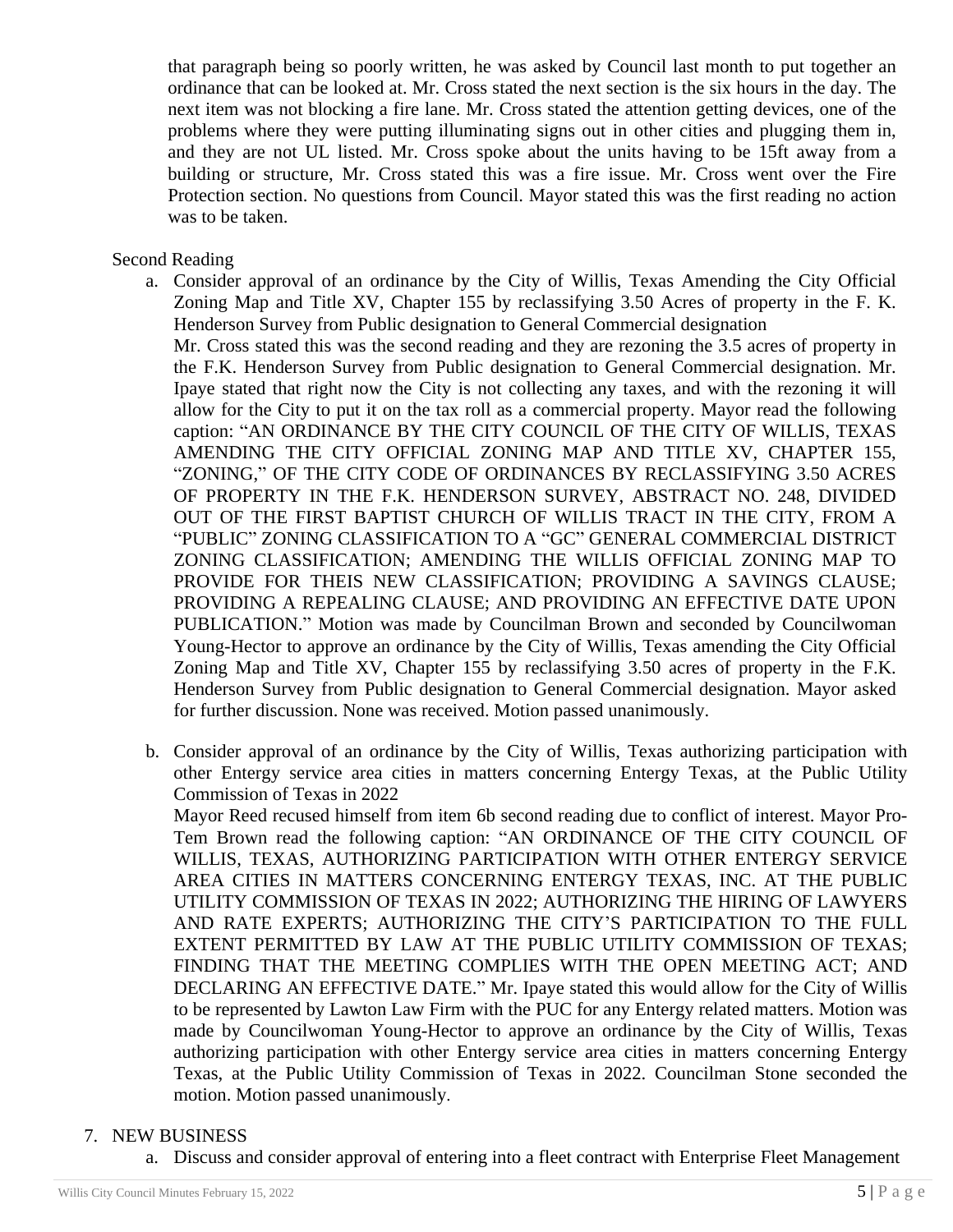Mr. Ipaye stated that he had reviewed the information presented to the City by Enterprise and is proposing to move forward with three utility trucks. Mr. Ipaye stated that the two Chevy Tahoe's currently on the agreement will be removed. Mr. Ipaye stated that the logic behind this is there are four brand new Chevy Tahoe's at the police department waiting to get outfitted. Mr. Ipaye stated he wanted to make sure that the City has enough money in the budget to move this forward and we cannot afford to bring in vehicles and let them just be sitting there. Mr. Ipaye stated that with the supply chain we have currently it slows everything down. Mr. Ipaye stated right now we would buy three utility trucks, two for community development and one for public works at the price stated in the packet. Mr. Ipaye stated we would lease for a year then we could buy it. Councilman Stone asked if any other quotes from other rental lease companies were received. Mr. Ipaye stated this was the only one. Jeff Koerner of Enterprise Fleet Management stated these were three vehicles that were already ordered by the city, and they are going to be putting them on lease, that is going to free up more capital for the City. Motion was made by Councilwoman Young-Hector to approve entering a fleet contract with Enterprise Fleet Management for the purchase of three utility trucks. Councilwoman Nixon seconded the motion. Mayor asked for questions or further discussion. None was received. Councilwoman Nixon, Councilman Luster, Councilman Brown and Councilwoman Young-Hector voted for the motion. Councilman Stone opposed the motion. Motion carried.

b. Discuss and consider approval of a replat of Reserve at Montgomery And Kennedy, a subdivision of 1.67 Acres of land in the G.W. Lonis Survey

Mr. Cross stated this is several lots that have been replated at Montgomery and Kennedy where they intend on building a new shopping center. Mr. Cross stated they made access to it off Montgomery and Kennedy so it will not affect the street behind them. Motion was made by Councilmember Luster and seconded by Councilman Stone to approve a replat of Reserve at Montgomery and Kennedy, a subdivision of 1.67 acres of land in the G.W. Lonis Survey. Mayor asked for any further discussion. None was received. Motion passed unanimously.

c. Discussion on classifying/naming the City property located on the corner of South Danville and East Mink Street.

Ms. Quintanilla stated that Councilwoman Nixon and Councilman Brown had met and discussed the property located south of the constable building and the parking lot behind Lagway's. Ms. Quintanilla stated they discussed and suggested names for the properties and different cost amounts for renting the property. Mr. Ipaye stated he spoke with Councilwoman Nixon and Councilman Brown concerning the property and what they are trying to do is a good thing for the City. Mr. Ipaye stated that if we are talking about parks the Willis Community Development Corporation should be apart of the discussion, and also discuss the area be used for a Veterans Memorial Park. Mr. Ipaye stated this was just for discussion and would be speaking with chairperson for the Willis CDC and Councilman Brown and Councilwoman Nixon and come back with a recommendation next month or in April. Mr. Ipaye asked for questions. None were received.

#### 8. REPORTS

Input from Council related to issues for possible inclusion on future agendas; related to issues such as (but not limited to) municipal projects, personnel, public property, development, and other city/public business.

- a. Engineer's Report
	- 1. Lindley Park Improvements

Mr. Wind stated they have poured concrete for the sidewalks and the restroom building is up as well. Mr. Wind stated the pavilion going over the basketball court is still the long lead item, but they are indicating that they expect to be done by the end of the contract period, which is the first week of June.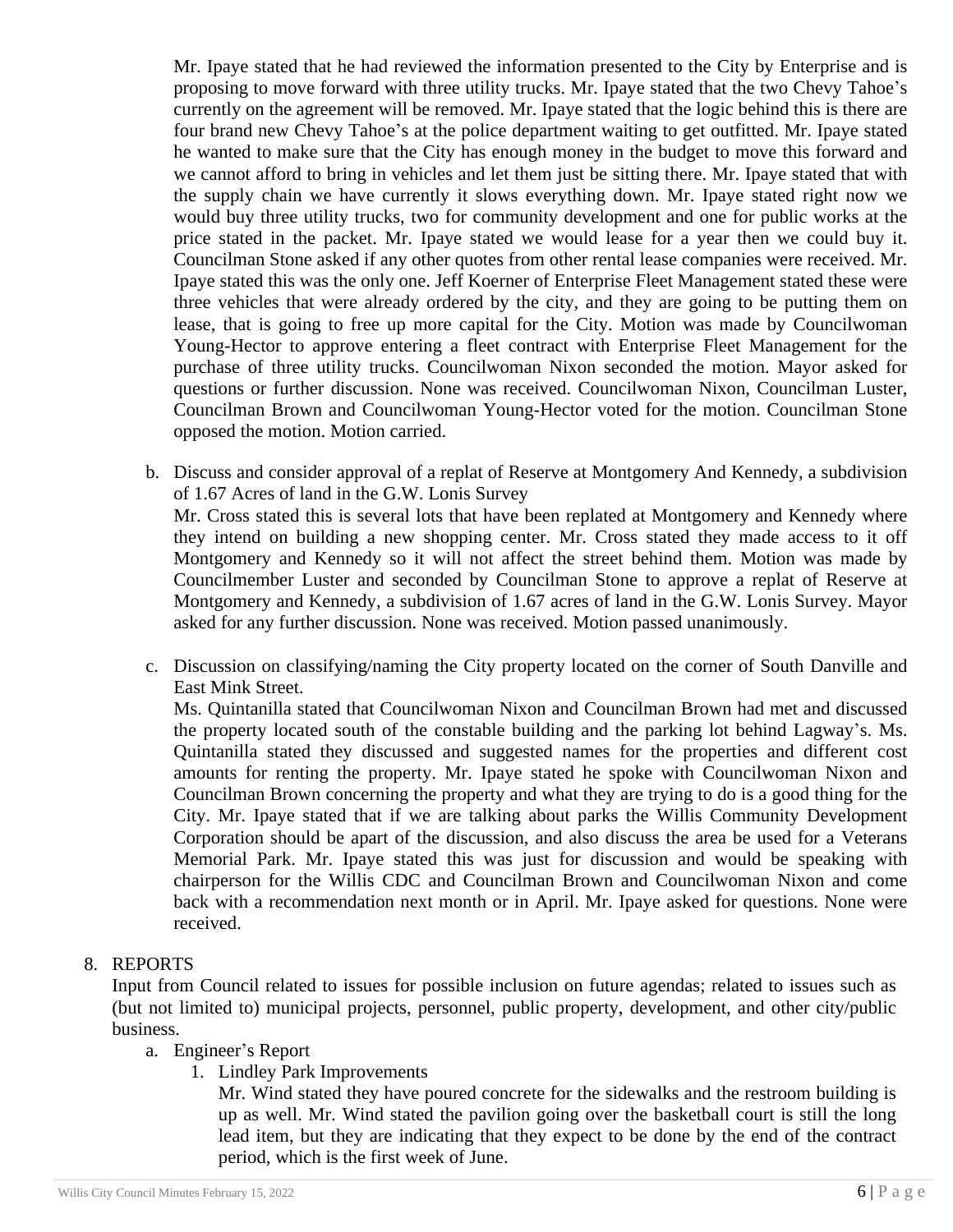2. CDBG Water Plant 3 Elevated Tank Recoating

Mr. Wind stated that the recoating is done but are still waiting on the electrical controls which are on backorder. Mr. Wind stated they are expected to come on March 21st, which is later than we were expecting, so he is expecting the contractor will likely request additional days.

- b. City Manager's Report
	- 1. Update regarding issues affecting the City

Mr. Ipaye stated that during his meeting with each of the City Council there was some issues raised and we are trying to improve. Mr. Ipaye stated there are numerous water leaks in the City and Public Works is doing an outstanding job, but we cannot continue to have unaccounted water losses. Mr. Ipaye also stated the dilapidated homes on Powell Street. Mr. Ipaye stated he met with Commissioner Walker, and he has promised to help with some of the City's streets. Mr. Ipaye spoke about community involvement, and with the Veteran Memorial Park can bring people together in the City.

- 2. Report regarding status of the City Audit Mr. Ipaye stated he is in the process of bringing in a CPA to help with the audit so the City can get caught up on that.
- 3. Report regarding dilapidated or sub-standard structures within the City Mr. Ipaye Code Enforcement will be going out to make sure everyone's yard is being kept up.
- 4. Report regarding unaccounted water loss and water meter replacement program Mr. Ipaye stated that Cricket Hollow meter had to be changed out. Mr. Ipaye stated that the calibration is off on some meter, some meters are not reading, which means we are not collecting. Mr. Ipaye stated we would be working on this.
- 5. Report regarding establishment of Willis Veterans Memorial Park Mr. Ipaye stated we would be discussing this with CDC and Council and decision will be made.

# 9. EXECUTIVE SESSION

- a. Convene into closed executive session as provided by the Texas Open Meetings Act under Section 551.072 (Deliberation about Real Property) and 551.074 (Personnel Matters) and of the Texas Government Code.
	- 1. Real Estate
	- 2. Personnel

Mayor closed open session at 7:03 p.m. and reconvened in executive session in the upstairs conference room.

b. Reconvene into open session and take action, if necessary, on matters deliberated in closed executive session.

Mayor and Council reconvened into open session at 7:41 p.m. Mayor asked for any action coming out of executive session. There was no action.

#### 10. ADJOURN

Motion was made by Councilwomen Young-Hector and seconded by Councilman Tom Luster to adjourn. Motion passed unanimously. The meeting adjourned at 7:42 p.m.

Leonard Reed, Mayor

\_\_\_\_\_\_\_\_\_\_\_\_\_\_\_\_\_\_\_\_\_\_\_\_\_\_\_\_\_\_